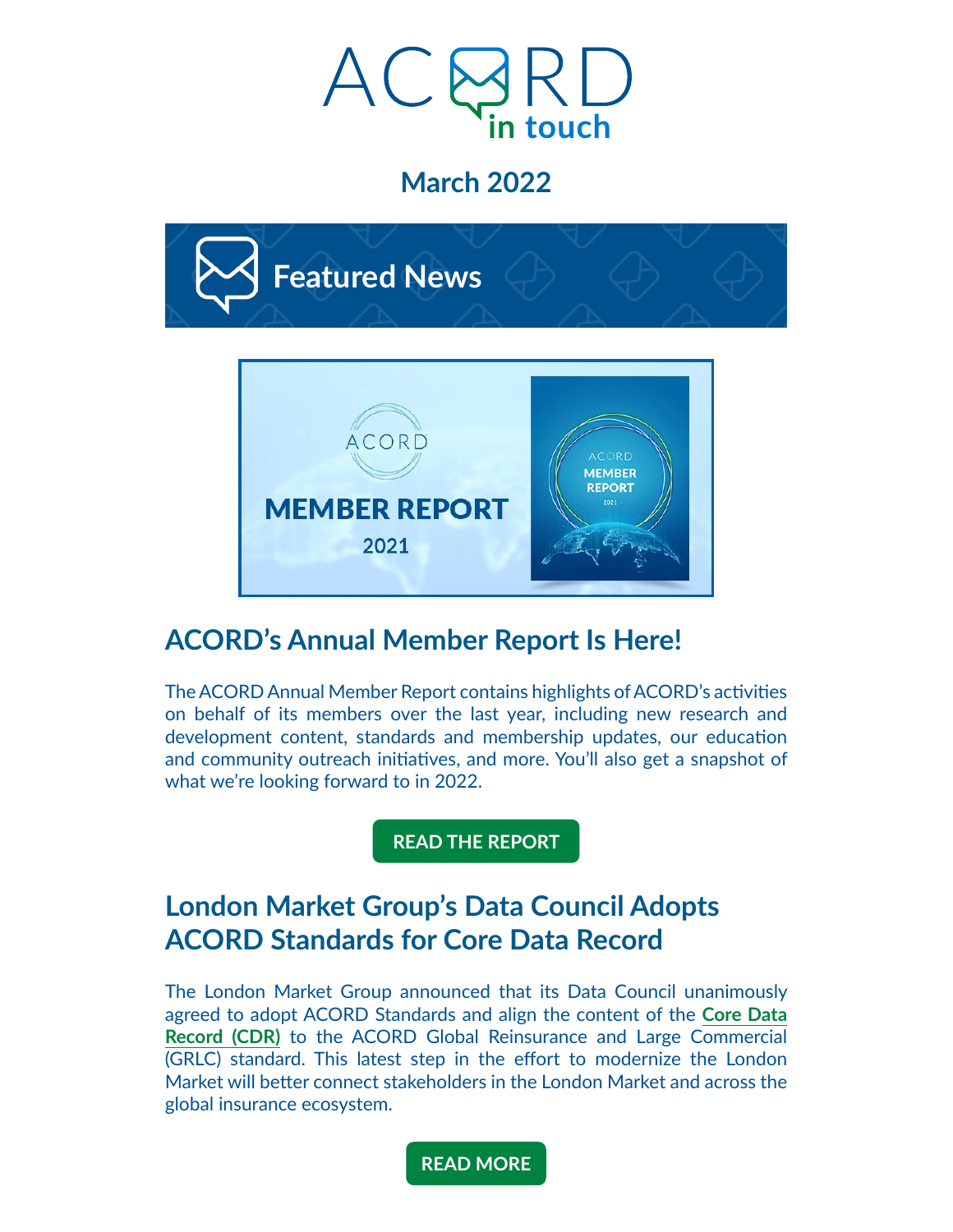

ACORD Solutions Group launched a new **ADEPT (ACORD Data Exchange Platform and Translator)** capability for the (re)insurance industry, which will enable the digital exchange of treaty contract placements. The service provides structured data exchange for submission, quote, order, and signed line processing, as well as document exchange between broker and reinsurer. Developed in close collaboration with a consortium of the world's largest reinsurers and reinsurance brokers, this additional functionality offers a flexible approach to best meet the needs of any organization.

**[READ MORE](https://acord.createsend1.com/t/d-i-fluhiuy-l-h/)**



## **New and Updated Assets for ACORD L&A Members**

The ACORD Life & Annuity team recently released a second round of Fact Sheets. This new Life & Annuity deliverable serves as a high-level reference and supports the implementation of ACORD L&A Standards. Additionally, new and enhanced Transaction Specifications are now available to members, offering exacting information about the data, tasks, and processes needed to exchange between trading partners/systems.

**[ACCESS NEW FACT SHEETS](https://acord.createsend1.com/t/d-i-fluhiuy-l-k/)**

**[ACCESS TRANSACTION SPECIFICATIONS](https://acord.createsend1.com/t/d-i-fluhiuy-l-u/)**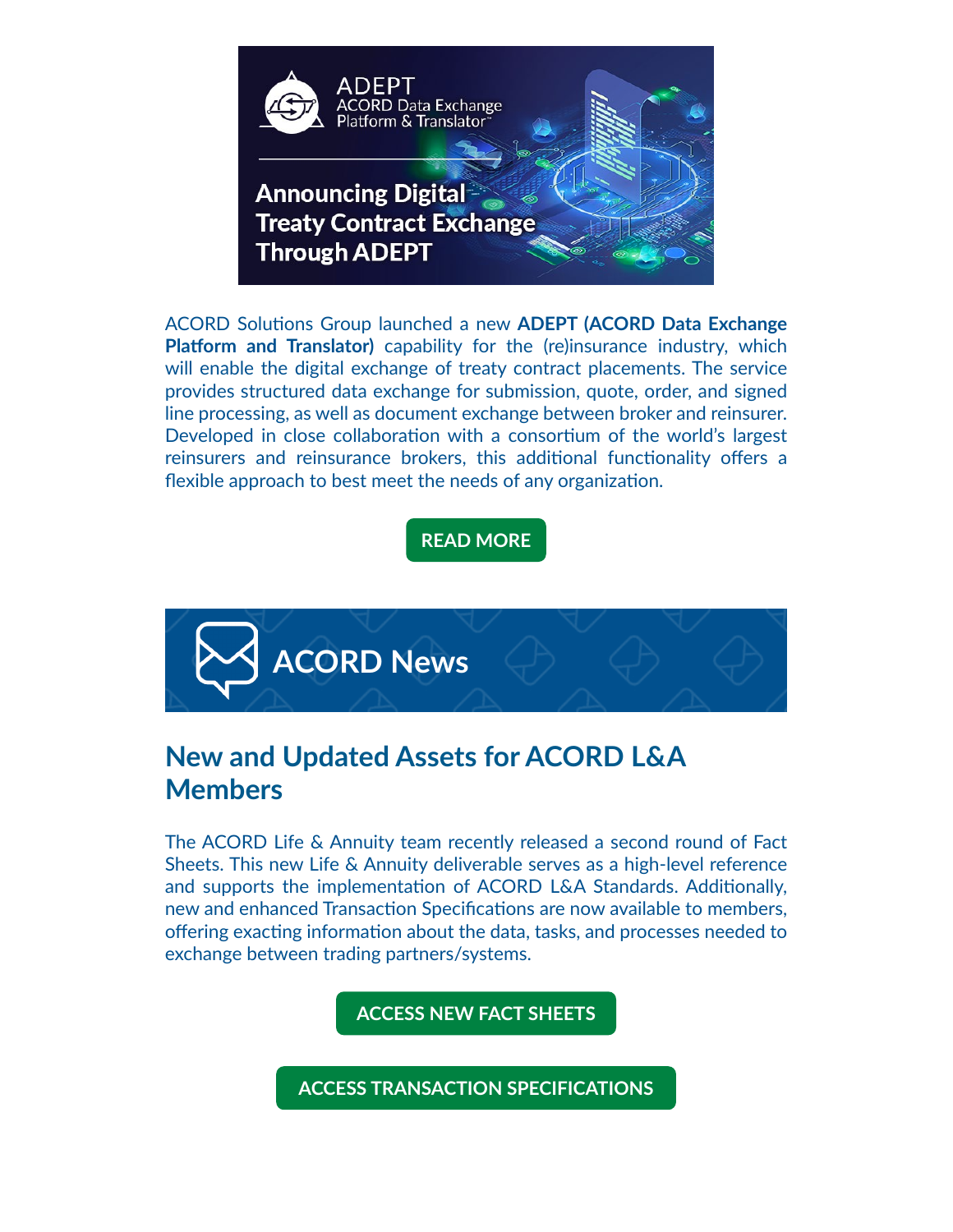

### **ACORD CEO Bill Pieroni Discusses the Continuing Relevance of Mature Markets**

ACORD CEO Bill Pieroni continued evaluating the results of ACORD's 2021 flagship study, "Global Insurance Growth and Value Pools," in a recent article for Best's Review. In the article, he recognizes the potential for profitability in mature markets, despite the widespread belief among insurers that these markets do not offer opportunities for expansion. "As Mark Twain might say," Bill noted, "reports of the death of mature markets have been greatly exaggerated."

**[READ MORE](https://acord.createsend1.com/t/d-i-fluhiuy-l-b/)**

### **ACORD in the News**

ACORD was featured in multiple industry publications this month. *[Reinsurance](https://acord.createsend1.com/t/d-i-fluhiuy-l-n/) [News](https://acord.createsend1.com/t/d-i-fluhiuy-l-n/)*, *[Insurance Insider](https://acord.createsend1.com/t/d-i-fluhiuy-l-p/)*, *[PropertyCasualty360](https://acord.createsend1.com/t/d-i-fluhiuy-l-x/)*, and others spotlighted ACORD Solutions Group's new ADEPT functionality for reinsurance treaty contract data exchange. ACORD CEO Bill Pieroni also spoke on the "**[Insurance Speak](https://acord.createsend1.com/t/d-i-fluhiuy-l-m/)**" podcast live at America's Claims Executive Forum, where he also delivered a keynote address.

**[READ MORE](https://acord.createsend1.com/t/d-i-fluhiuy-l-c/)**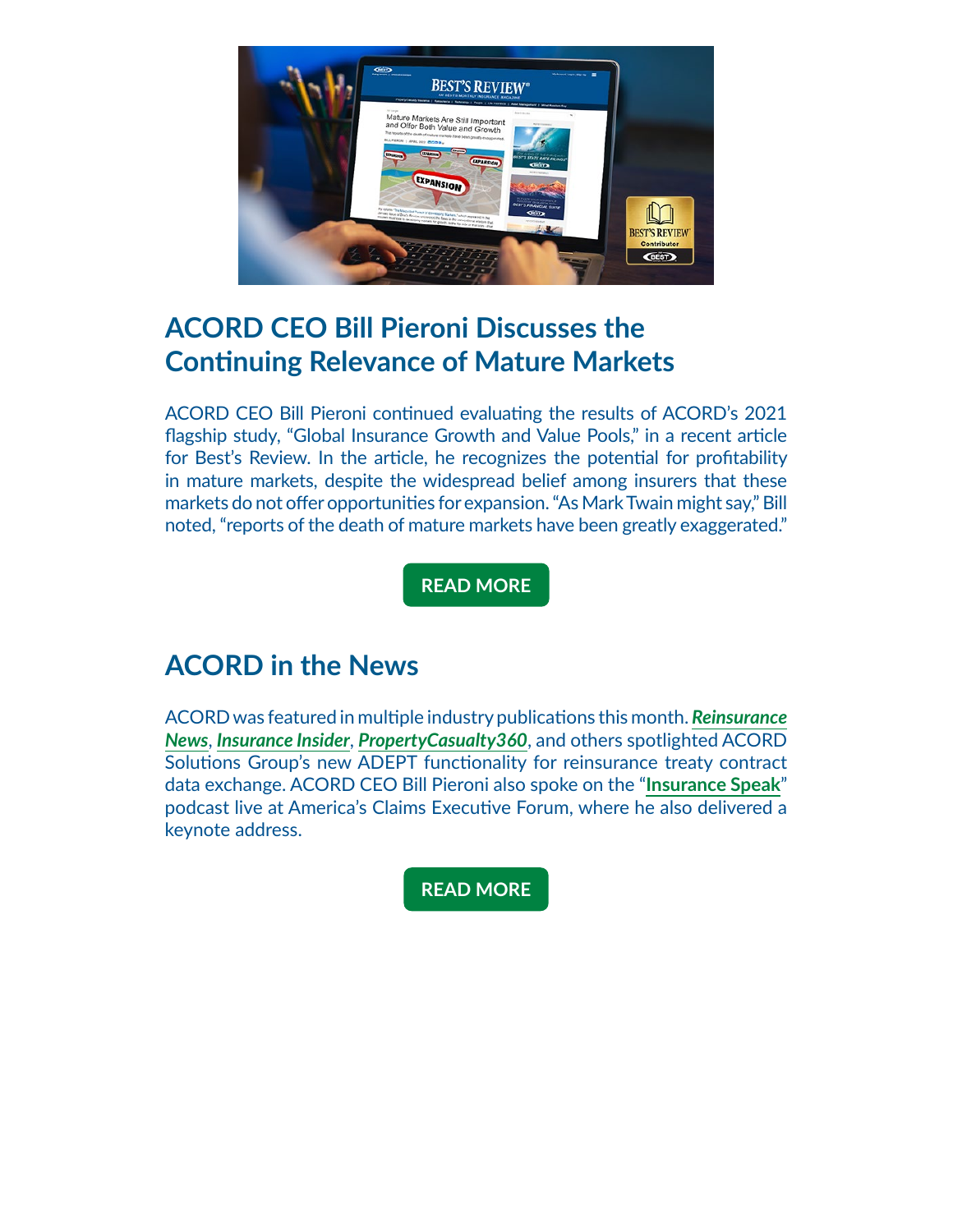





# **Women in Insurance Initiative Webinar Spotlights Data Study Effort**

The Women in Insurance Initiative of Million Women Mentors held a webinar on its groundbreaking data study, Driving Change. The study will evaluate insurance industry employee demographics, DE&I programs, gender parity initiatives, and more in order to understand the state of women in the industry, with the goal of closing the gaps and amplifying opportunities for women in insurance. Watch the full webinar and learn how to participate **[here](https://acord.createsend1.com/t/d-i-fluhiuy-l-f/)**.

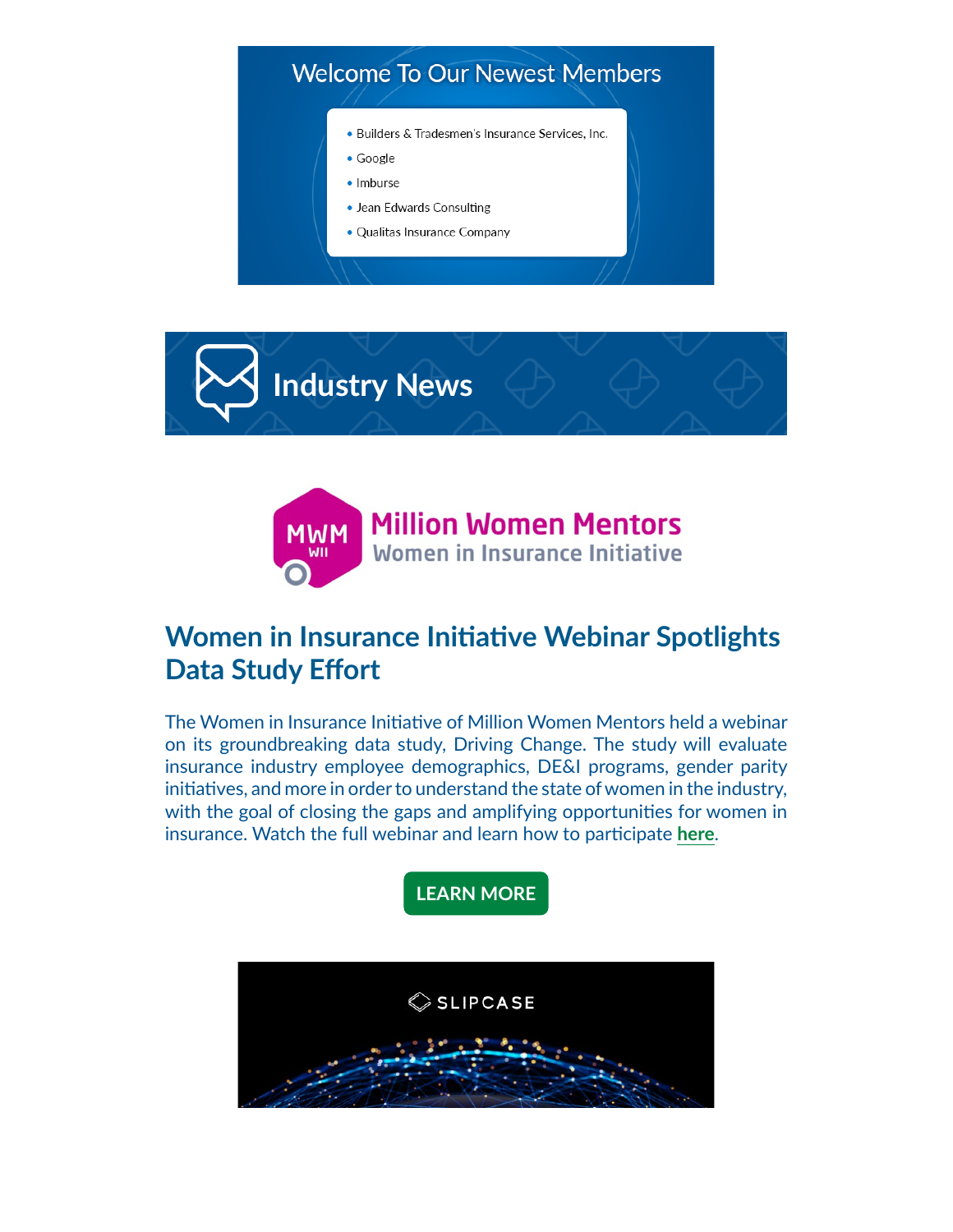

#### **Two Years of the London Advisory Board**

ACORD's Managing Director - Global, Chris Newman, shared his thoughts on two years of the ACORD London Advisory Board (LAB) in a new London Market Reflections article, published in Insider Engage. Several LAB members also commented on the London Market's collective successes, challenges, and opportunities from the last two years, and into 2022 and beyond.

**[READ MORE](https://acord.createsend1.com/t/d-i-fluhiuy-l-s/)**

## **ACORD Highlights New Research in Webinar Series with Industry Experts**

ACORD recently held two webinars about the future of the London Market. In the first webinar, ACORD CEO Bill Pieroni presented the findings of the ACORD London Market Analysis 2022, evaluating future trends and strategic imperatives, as well as insight around scenario-based decision making for senior leaders considering London Market investments. In a follow-up conversation, Bill was joined by industry experts from Salesforce and r10 Consulting to discuss the importance of technology collaboration to the future London Market.

**[ACORD LONDON MARKET ANALYSIS 2022](https://acord.createsend1.com/t/d-i-fluhiuy-l-g/)**

**[TECH COLLABORATION IN THE FUTURE LONDON MARKET](https://acord.createsend1.com/t/d-i-fluhiuy-l-w/)**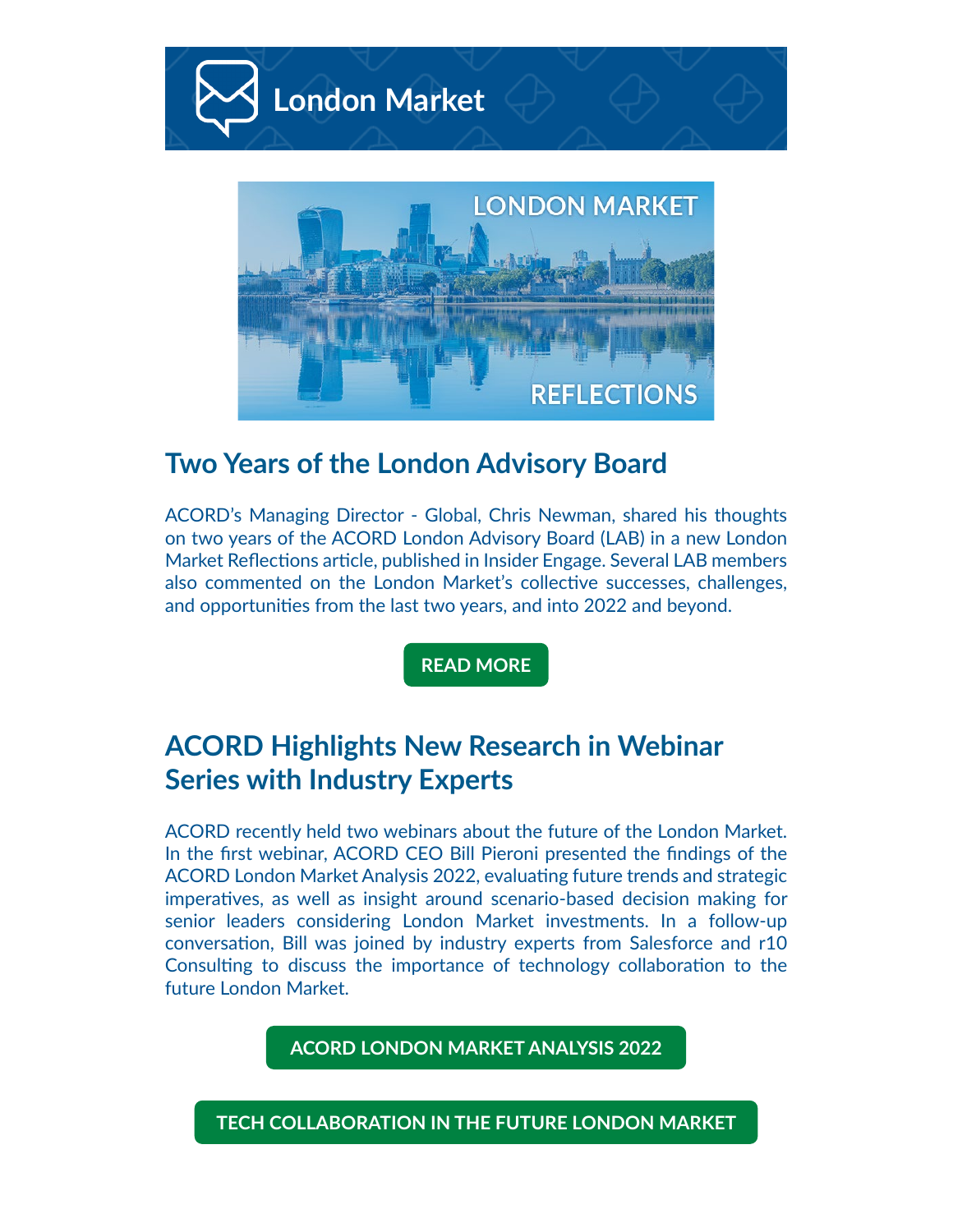

#### **ACORD Board Chair Featured in** *Insurance News*

Robert Kelly, Steadfast Managing Director & CEO and ACORD Board Chair, was featured in an article and on the cover of the February/March 2022 issue of Insurance News magazine. He shared about the development of the organization's electronic trading system, Steadfast Client Trading Platform, and discussed the future of insurance technology.

**[READ MORE](https://acord.createsend1.com/t/d-i-fluhiuy-l-yd/)**





### **Explore New Talent in the Career Center**

The **[ACORD Insurance Technology Career Center](https://acord.createsend1.com/t/d-i-fluhiuy-l-yk/)** is a hub for talent in insurance technology, from rising professionals to industry veterans. Take your organization to the next level and recruit candidates from across the spectrum of experience, specialties, and capabilities in the insurance technology space.

**[READ MORE](https://acord.createsend1.com/t/d-i-fluhiuy-l-yu/)**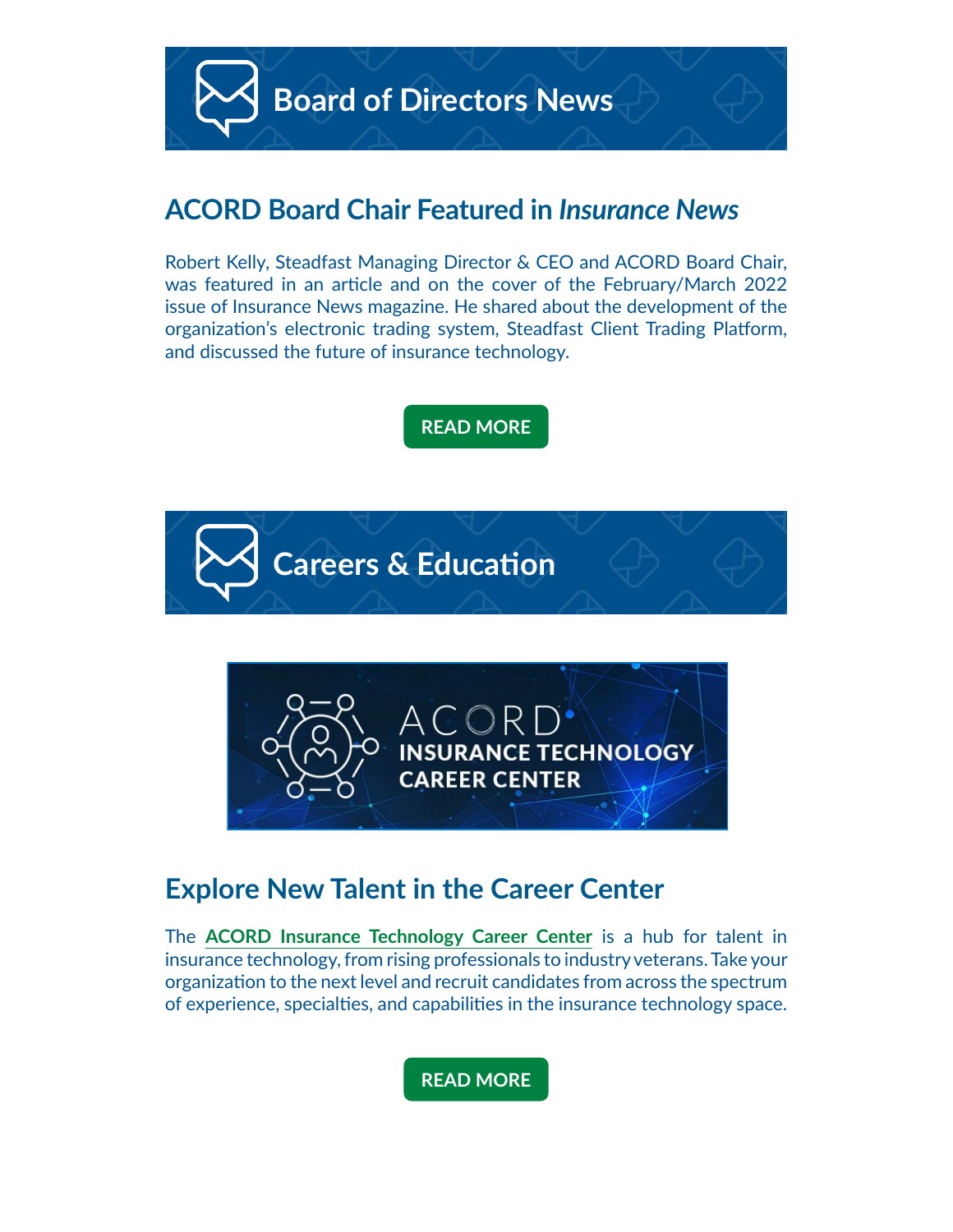

# **St. John's University Offering Programs to Support the Next Generation of Insurance Talent**

St. John's University, home of the Tobin Center for Executive Education and the Greenberg School of Risk Management, Insurance & Actuarial Science, offers several programs for insurance education advancement:

- Master of Science (M.S.) in **[Actuarial Science](https://acord.createsend1.com/t/d-i-fluhiuy-l-jr/)**, **[Enterprise Risk](https://acord.createsend1.com/t/d-i-fluhiuy-l-jy/)  [Management](https://acord.createsend1.com/t/d-i-fluhiuy-l-jy/)**, and **[Risk Management and Risk Analytics](https://acord.createsend1.com/t/d-i-fluhiuy-l-jj/)**
- Master of Business Administration (M.B.A) in **[Enterprise Risk](https://acord.createsend1.com/t/d-i-fluhiuy-l-jt/)  [Management](https://acord.createsend1.com/t/d-i-fluhiuy-l-jt/)** and **[Risk Management and Insurance](https://acord.createsend1.com/t/d-i-fluhiuy-l-ji/)**
- Advanced Certificates in **[Business Administration](https://acord.createsend1.com/t/d-i-fluhiuy-l-jd/)** and **[Risk Management](https://acord.createsend1.com/t/d-i-fluhiuy-l-jh/)**.

The Greenberg School of Risk Management programs also provide scholarships, fellowships, and more opportunities for rising insurance professionals.

#### **[LEARN MORE](https://acord.createsend1.com/t/d-i-fluhiuy-l-jk/)**